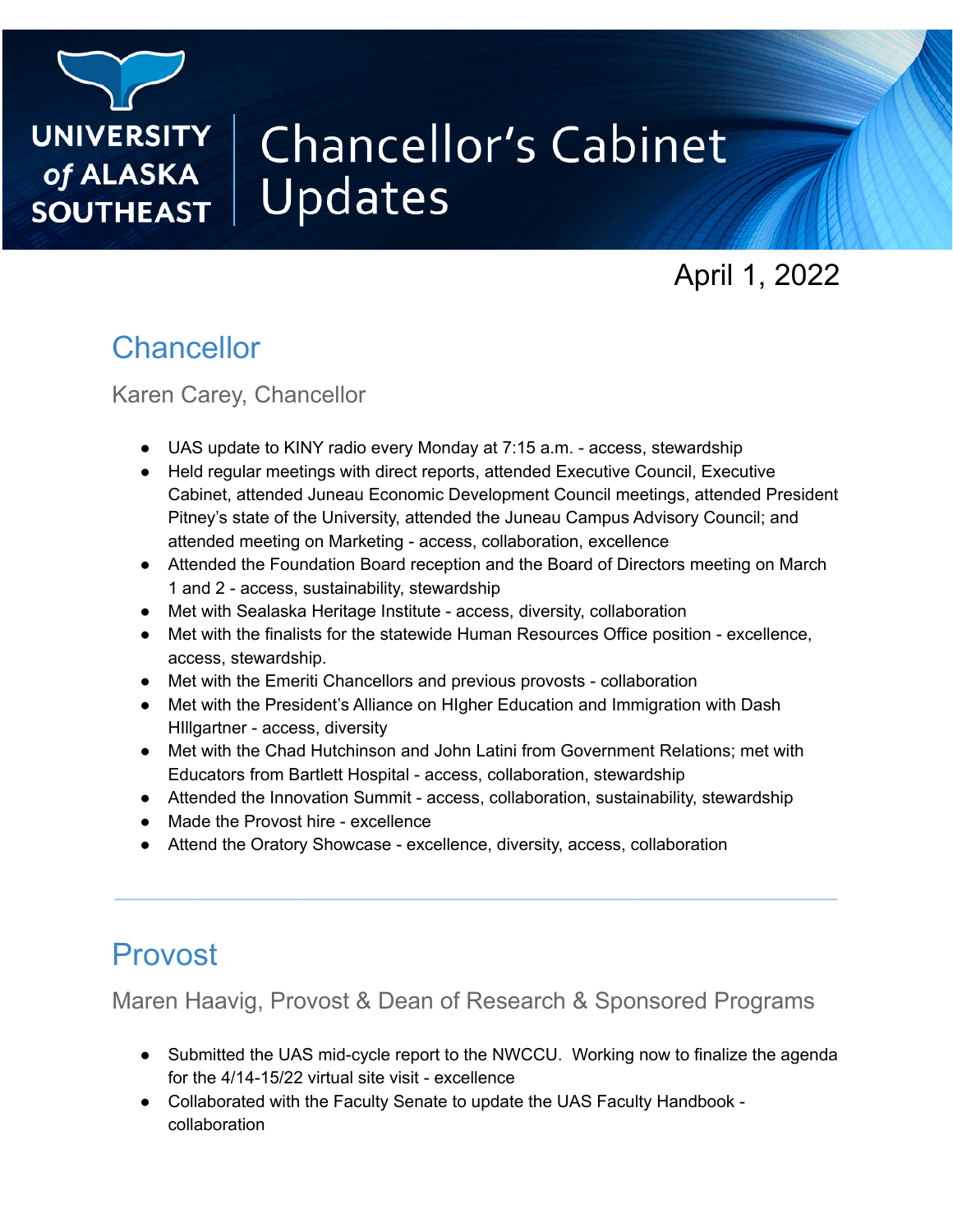- Secured approved from the UA Academic Council to move the deletion of the IBA and the creation of the BA in Indigenous Studies to the Board of Regents through the Academic and Student Affairs Committee - excellence, diversity
- Worked with the Assessment Program Committee to review the Annual Program Assessment Report template to clarify what faculty should include in the report and to sharpen the diction between student learning outcomes (course level) and program learning outcomes (degree level) - collaboration, excellence
- Co-Chaired (with Lori Klein) the Strategic Enrollment Task Force collaboration, sustainability
- Participated in the Retention Workgroup meetings collaboration, sustainability

### Research & Sponsored Programs

- Represented UAS at the INBRE Steering Committee meeting collaboration
- Represented UAS at the State Committee for Research collaboration

### Institutional Effectiveness - Kristen Handley, Director

- Summer Weekly Enrollment Dashboards now available: <https://uas.alaska.edu/ie/enrollment.html> (excellence, collaboration)
- The fall dashboards will be available one week after registration begins (excellence, collaboration)

**\_\_\_\_\_\_\_\_\_\_\_\_\_\_\_\_\_\_\_\_\_\_\_\_\_\_\_\_\_\_\_\_\_\_\_\_\_\_\_\_\_\_\_\_\_\_\_\_\_\_\_\_\_\_\_\_\_\_\_\_\_\_\_\_\_\_\_\_\_\_\_\_\_\_\_\_**

# School of Education

### Maren Haavig, Interim Director

- Attended SOE monthly meetings excellence, collaboration
- Attended Alaska College of Education Consortium (ACEC) meetings excellence, collaboration

**\_\_\_\_\_\_\_\_\_\_\_\_\_\_\_\_\_\_\_\_\_\_\_\_\_\_\_\_\_\_\_\_\_\_\_\_\_\_\_\_\_\_\_\_\_\_\_\_\_\_\_\_\_\_\_\_\_\_\_\_\_\_\_\_\_\_\_\_\_\_\_\_\_\_\_\_**

● Worked with UAA and UAF on securing office space for on the UAA campus for Anchorage area based SOE faculty - excellence, collaboration

# Administrative Services

# Michael Ciri, Vice Chancellor

- Participated in the BOR ad hoc meeting on tuition (access, sustainability)
- Met in a special meeting with the BOR Facilities and Land Management committee and received their approval for the cost of the Auke Bay Integrated Sciences Building. This allowed Facilities to award the bid and proceed. (excellence)
- Worked with stakeholder groups on the new COVID policies (collaboration)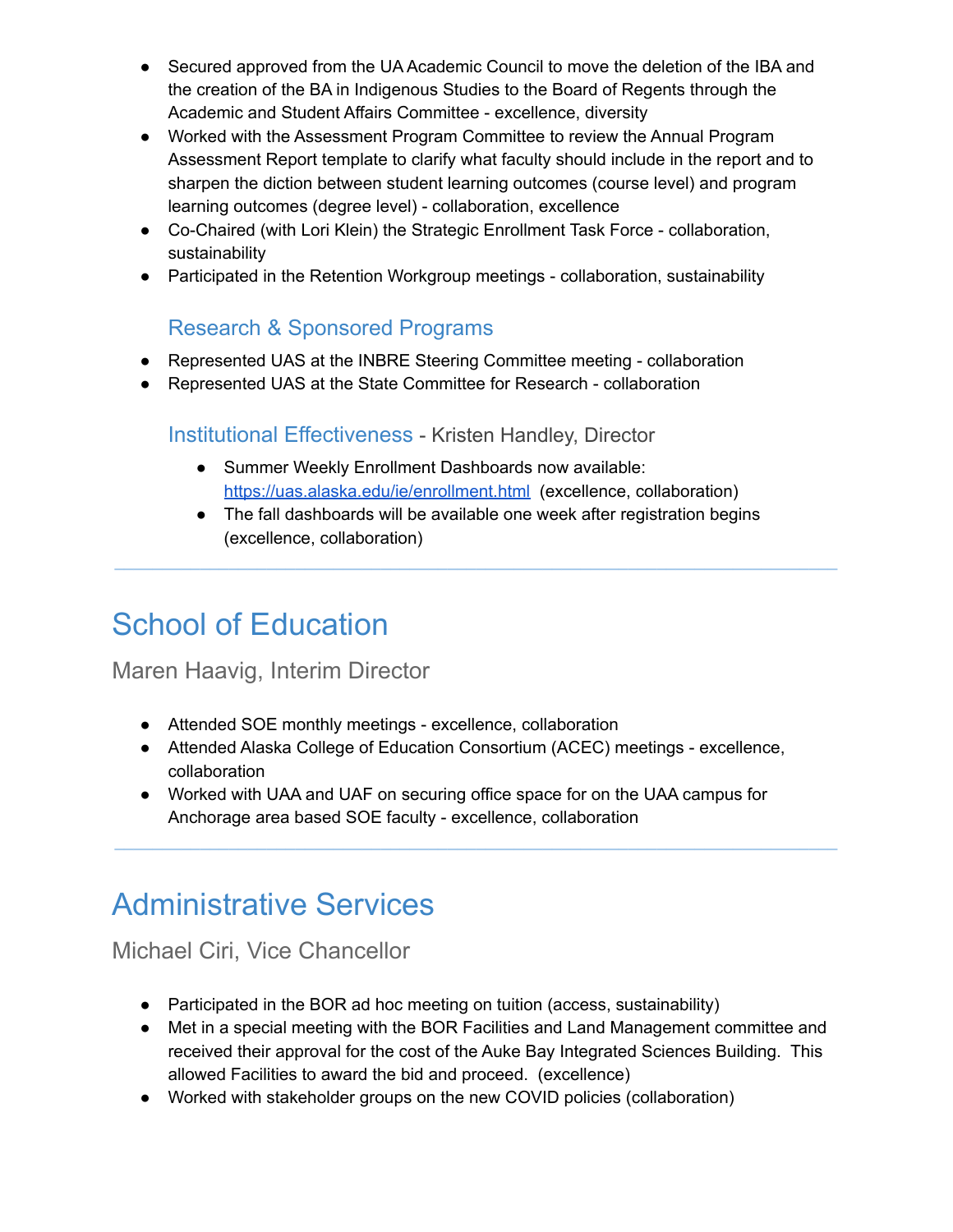### Grants, Contracts & Budget - Julie Vigil

● Labor Redistributions-HR has split posting of pay periods into two different days. LRs for R1-14 post on Tuesdays and LRs for R15-26 posts on Thursdays. Please break out your pay periods as such on the LR form.

### Information Technology - Michael Ciri

- Working with campus stakeholders on possible classroom improvements (access, excellence)
- Preparing for large scale events, commencement, staff development day, etc. (access)

### Business Services - Jon Lasinski

- Fiscal Year End is right around the corner. The year-end instructions have not been posted yet, but I expect Finance to close for FY22 activity on Friday, July 15th. (collaboration, sustainability, stewardship)
- Please continue to work on your open and commit-c encumbrances. Commit-c encumbrances will liquidate on June 1st. Please let the Business Office know if you would like the commit-c encumbrances to remain open through June 30. (collaboration, sustainability, stewardship)
- Summer 2022 term textbook website is live. (access, collaboration)
- Summer 2022 payment plans are live. (access, stewardship, sustainability)
- Fall 2022 textbook website is expected to be available on the first day of registration, April 4th, (access, collaboration)

**\_\_\_\_\_\_\_\_\_\_\_\_\_\_\_\_\_\_\_\_\_\_\_\_\_\_\_\_\_\_\_\_\_\_\_\_\_\_\_\_\_\_\_\_\_\_\_\_\_\_\_\_\_\_\_\_\_\_\_\_\_\_\_\_\_\_\_\_\_\_\_\_\_\_\_\_**

● Alaska Senior Citizen Tuition Waivers are now available using dynamic forms (using UA single sign on) for all UA campuses, and the UAS Office of the Bursar web page information has been updated. (access)

# School of Career & Technical Education

Pete Traxler, Executive Dean

- The TEC held a legislative reception on March 1st to showcase the mining program and our awesome faculty. Access and stewardship
- Construction Technology offered a class called Safety Week over spring break in partnership with SERRC where students were certified in CPR, forklift driving and OSHA. Access and collaboration.
- Career Ed Juneau will be holding multiple summer classes to include:Construction, Power Technology, Human Services, CNA, and Welding. These classes are in partnership with STEPS and Tlingit and Haida. Access and collaboration.
- Career Ed welcomes our newest faculty member Dr. Sarah Niecko. Sarah will be teaching the Behavioral Health classes. This partnership is funded by a collaboration with UAS and UAA College of Health. Diversity and collaboration.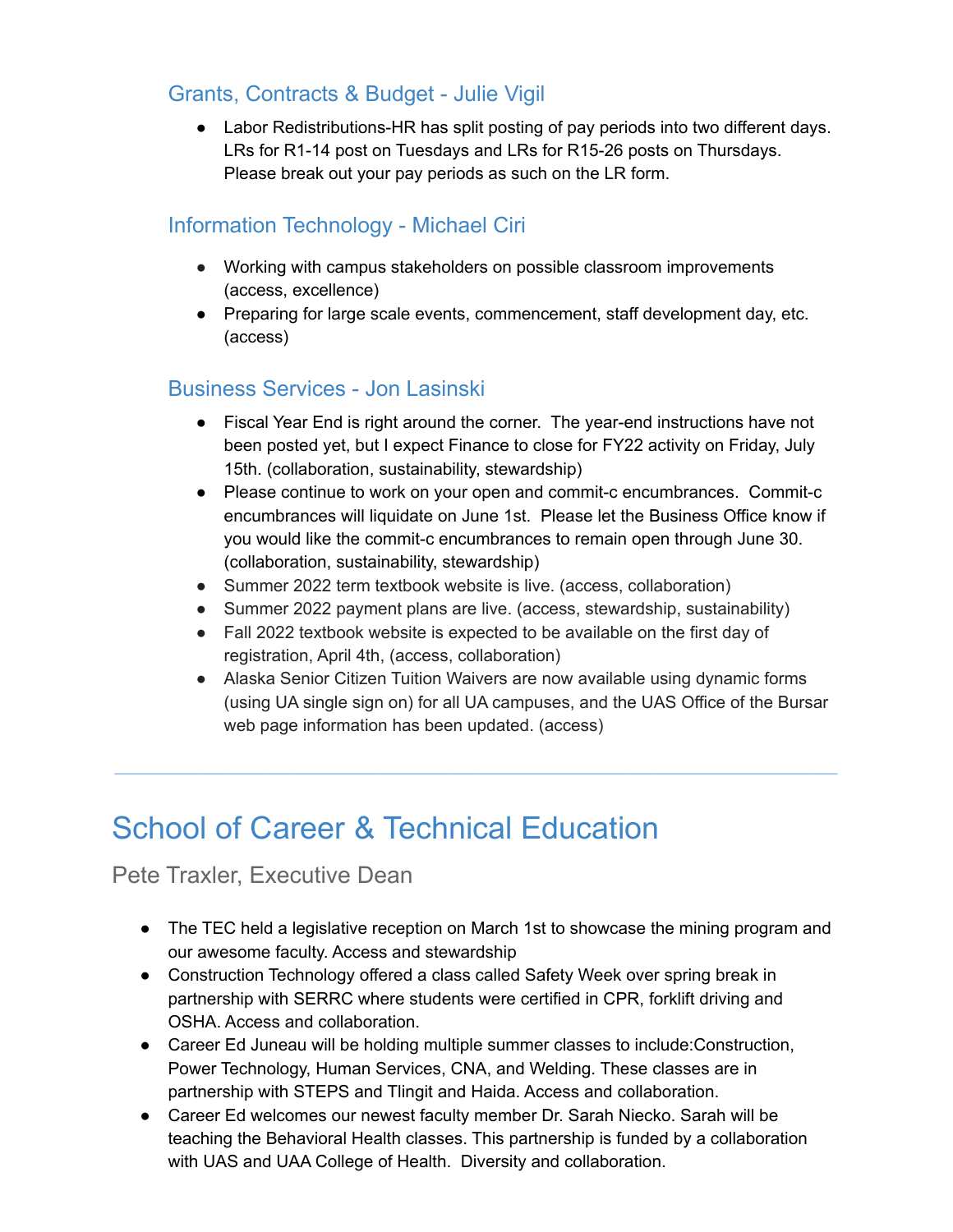# Enrollment Management & Student Affairs

### Lori Klein, Vice Chancellor

● UAS will receive the next Hanover research project (Tuition and Aid Sensitivity Survey) to be delivered early April - excellence, diversity, access.

**\_\_\_\_\_\_\_\_\_\_\_\_\_\_\_\_\_\_\_\_\_\_\_\_\_\_\_\_\_\_\_\_\_\_\_\_\_\_\_\_\_\_\_\_\_\_\_\_\_\_\_\_\_\_\_\_\_\_\_\_\_\_\_\_\_\_\_\_\_\_\_\_\_\_\_\_**

- New committees: UA Foundation Scholarship Task Force; UA ad hoc tuition committee
- UAS has closed our COVID Relief Funds. This fund was established in April 2020 with CARES Act funding from the Federal Government, and sustained, in part by UAS institutional funds. In the almost two years we managed this fund, the UAS COVID Relief Committee reviewed over 270 applications and awarded over 150 students more than \$220,000 in relief funds. Many thanks to the current committee members: Mae Delcastillo, Tina Ryman, Katie Sill, Jessica Driscoll, Janelle Cook, and committee chair Aimee Richards. - excellence, access, stewardship

### Admissions / Recruiting / Advising - Lori Klein

- UAS has entered into a contract with Cappex, an EAB solution that connects universities with high intent high school inquiries. We are targeting our profile to freshman students in WUE states, a strategy currently aligned with targeted marketing efforts in the PNW. - excellence, diversity, access
- Director of Admissions search is underway with preliminary screening at the end of March. UAS has received eight applications. - excellence, diversity, sustainability, access, collaboration
- Admissions deadlines will be changing effective Spring 2023. The new spring deadline will be December 1st (instead of Dec. 15) and the new Fall deadline (effective Fall 2023) will be August 1 (instead of August 15). Summer deadlines will remain the same. - excellence, access
- UAS is up 16% in admitted students for Fall 2022. excellence, access, diversity
- Tours are hopping! Keep your eyes peeled for these groups: 4/8: 15 students from Galena, 4/11: 7 students from Haines, 5/5: 6 students from Kenai Peninsula.
- UAS is hosting "Junior Day: for JSD students on 4/15 access, excellence, diversity, collaboration
- Academic Advising has representation on the following committees: UAS Dual Enrollment Work Group (Amanda, co-chair), UA & UAS EAB work teams, UAS/Juneau School District Dual Enrollment Work Team, UAS Strategic Enrollment Task Force, UAS/UAF Alaska Advantage collab, and the UAS Care Team (Aimee, co-chair). - excellence, access, collaboration, stewardship
- Amanda and Aimee completed ANDORE training in March. excellence, diversity, access, sustainability
- Aimée Richards was elected as the Alaska State Liaison for NACADA (the global professional community for academic advising). Collaboration, excellence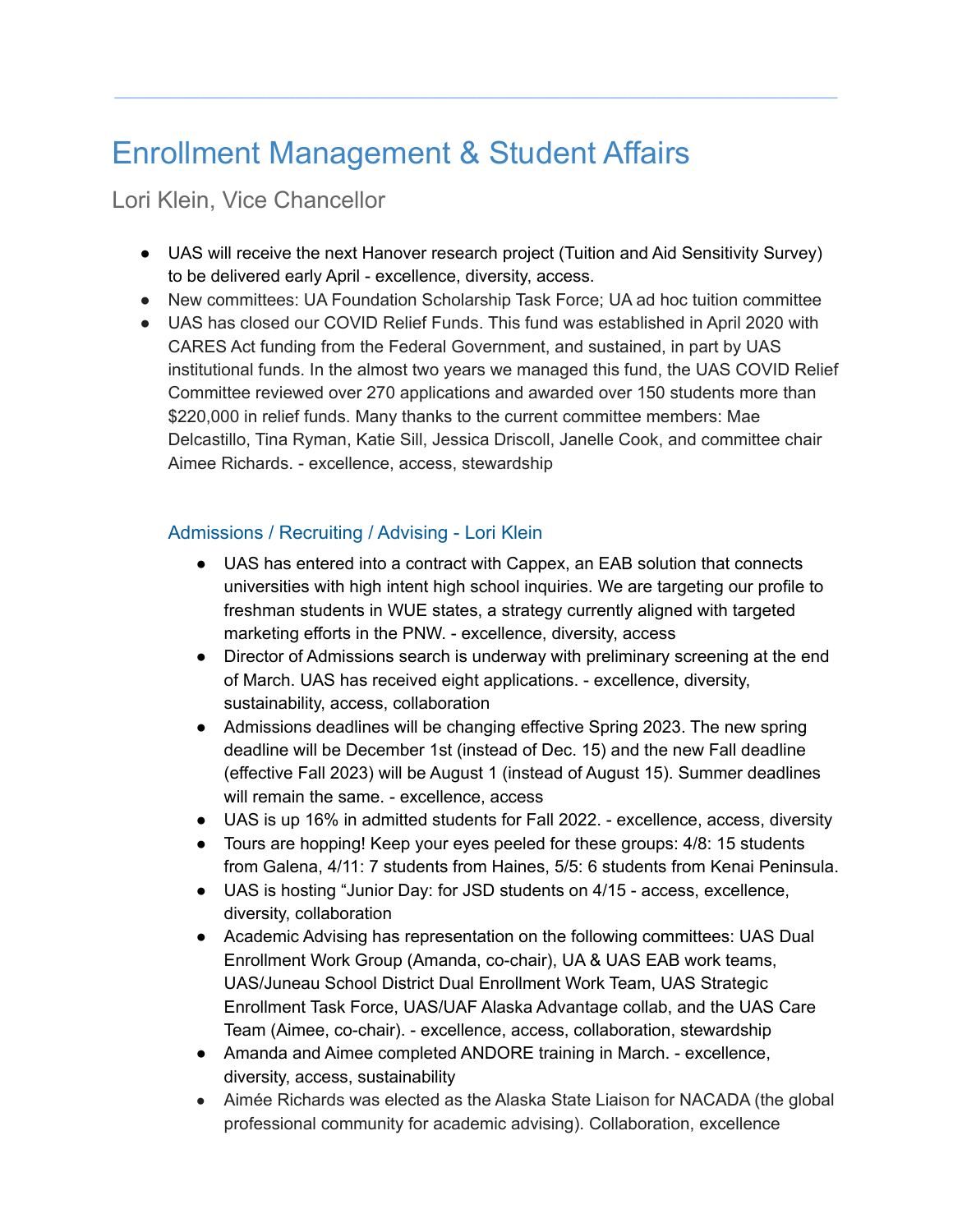- Aimée Richards was a Guest on Sitka campus's weekly radio show/podcast discussing all things dual enrollment - we timed this episode to coincide with Sitka's K-12 schools spring break. Collaboration, access, stewardship, excellence
- In March, Dash Hillgartner, our Study Away Coordinator attended the National Student Exchange Conference in Burbank, CA. This annual conference is an opportunity for coordinators from the 180 member institutions to come together to discuss regional and national issues, improve the program, and participate in professional development opportunities. - access, diversity, collaboration, excellence, stewardship
- The Study Away office is pleased to announce that 22 students from 5 countries, 9 states and 2 territories have been accepted to participate in an exchange at UAS this coming academic year. - access, diversity, excellence
- To date, 16 UAS students have been accepted to study abroad and both international and national exchange programs next year. By far our most international cohort yet, next year our students will be traveling to New Zealand, Ireland, Finland, Australia, Turkey, South Korea, Japan, and Canada. - diversity, excellence, stewardship

### UAS STEPS (Supporting Transitions and Educational Promise Southeast Alaska) Promise Neighborhoods Grant

- UAS, T&H, and SERRC are bringing students to the Juneau campus May 31-June 6 to attend the UAS Career Academy with subjects in Construction Technology, Behavior Health and Health Careers Exploration, and Outboard and Small Engine Repair -excellence, diversity, access, collaboration, stewardship
- UAS STEPS sponsored a First Alaskans Institute ANDORE training March 7 and 8 over Zoom; 18 UAS staff and faculty attended - excellence, diversity, access
- Upcoming Successful Scholars events: March 28 Wellness Workshop on Motivation at JPH, April 6 Frybread and Planning Workshop with the NRSC at JPH - excellence, diversity, access, collaboration, stewardship
- Upcoming travel: Sitka Family Event April 17, Yakutat Career and College Fair April 29 - diversity, access, collaboration, stewardship

### Creative Agency - Alison Krein

#### Marketing and Social Media

- Creating designs for merchandise sales in Sitka (Collaboration, excellence, stewardship)
- Oratory Showcase marketing and promotion (Collaboration, excellence, diversity)
- Mariculture Conference planning, promotion, and marketing materials (Collaboration, excellence, stewardship)
- PITAAS marketing materials (Collaboration, excellence, diversity)
- Native News Online marketing (Excellence, diversity)
- Sexual Assault Awareness month promotion and marketing materials (Collaboration)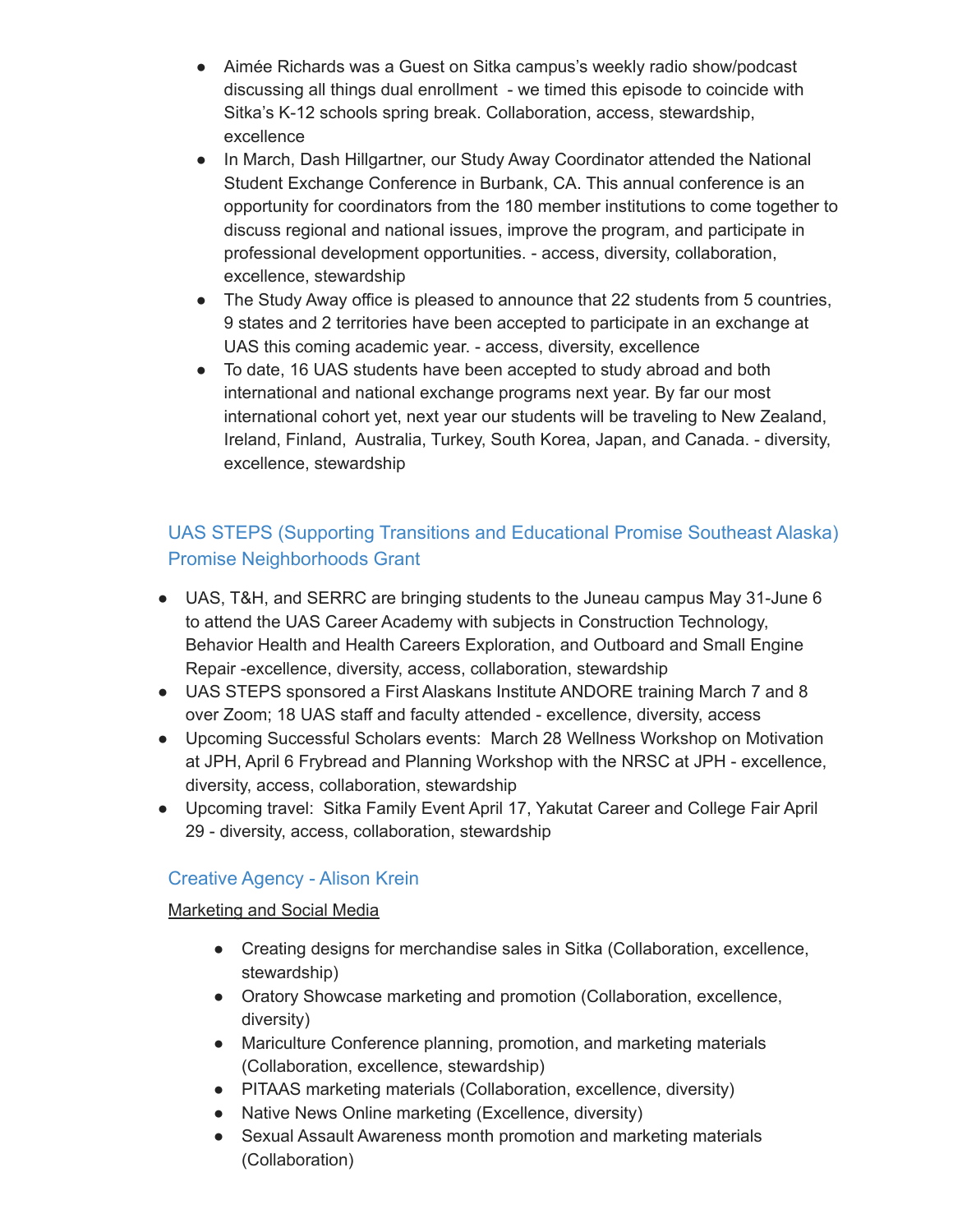- Medical Assisting program marketing campaign (Collaboration, excellence, diversity, access)
- TeachAlaska.org statewide website participation (Collaboration, excellence, diversity, access)
- School of Education marketing campaign (Collaboration, excellence, diversity, access)
- Financial Aid animation project completion and launch (Collaboration, access)
- Digital Campaign analysis (excellence, stewardship)
- Tidal Echoes social media promotion (Collaboration, excellence)

#### Web Development

- Applied Fisheries Instagram integration (Collaboration)
- Launch of Oscar, an update to the website theme (Collaboration, excellence, access, stewardship)
- 404 page redesign, inclusion of Tlingit language variation (Collaboration, diversity)
- Covid page updates (Collaboration, stewardship)
- COMING SOON: Schedule page to allow searching on Zero Cost Textbooks as well as Alaska Native Knowledge Requirement (Collaboration, access, excellence, diversity, stewardship)

#### **Other**

- Director of Admissions search (chair) (Collaboration, stewardship)
- Commencement Committee: website, social, program (Collaboration)

### Financial Aid - Janelle Cook

- Award and Tracking letters went out for 2022-2023 academic year. (excellence, diversity, access, collaboration, and stewardship)
- Working on awarding Foundation Scholarships. (excellence, access, collaboration, and stewardship.
- Notifications went to Deans and Directors for 2022-2023 awarding tuition waivers. (excellence, diversity, access, collaboration, sustainability, and stewardship)
- Started the process to move our forms to dynamic forms. (excellence, access, and stewardship)

### Registrar's Office - Trisha Lee

- We continue to have our 2 front counter positions (Student Information Specialist) posted online and our latest review date was 3/28/22. (access, diversity)
- Trisha Lee will be traveling to Ketchikan and Sitka for their 2022 commencement ceremonies. (collaboration, stewardship)
- Fall 2022 priority registration begins on Monday, 4/4 and open registration begins on Monday 4/18. (access, collaboration)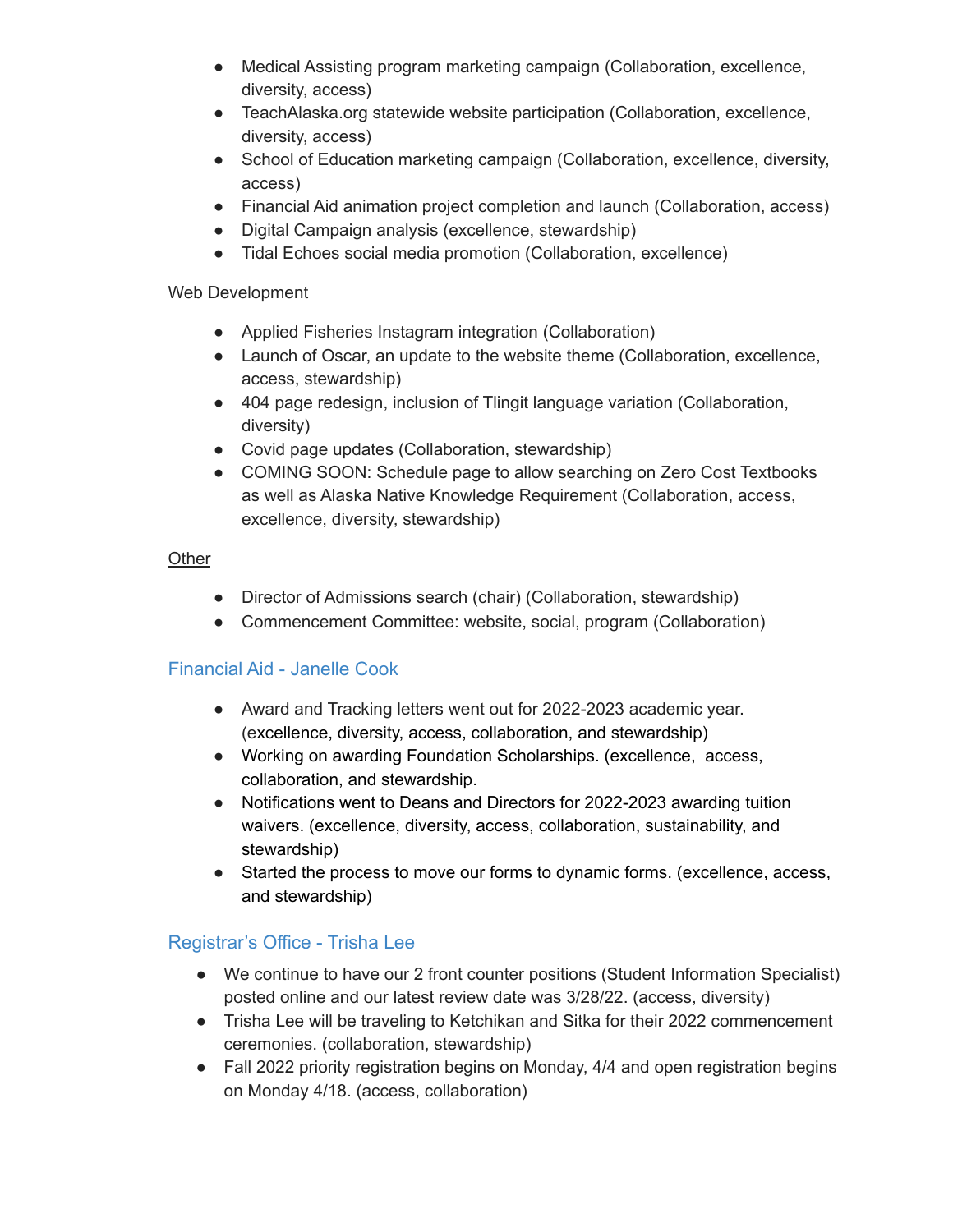# Students / Campus Life - Jackie Wilson, Dean

### Residence Life, Housing & Dining

- Eric Alldredge's last day is April 1st. He's served as the Food Service Manager for three years and will be missed. (stewardship)
- Grill service will be shut down on weekends through the end of the semester. (stewardship)
- The dining team is working to determine how staffing changes may affect our summer operations and capacity. (access, collaboration)
- 2022's Skyfactor Resident Assessment Survey has been launched for all residents who lived on campus this year. Response collection will continue through the end of the semester. (excellence)
- Housing applications are up compared to Fall 2021 and Fall 2020, with 49 current active applications. (excellence, sustainability)
- Housing move-out is on May 2 at Noon. The first summer conference guests will arrive on May 6. (access, excellence)

### Native & Rural Student Center

- Congratulations to all of our 20th Annual Oratory participants! This year's event planning started in January with a fabulous committee made up of Wooch.Een members, faculty, staff, students, alumni, and members from 3 community organizations. 15 brave UAS Student Orators shared engaging presentations on topics that reflected this year's theme "Our way of life will heal people." Event sponsors include Sealaska, Sealaska Heritage Institute, UAS PITAAS, Financial Aid, NRSC, and the Widmark Foundation. Each student orator will receive \$230 for their participation in this year's event. (collaboration, access, diversity, excellence)
- Native Graduation Celebration, tentatively set for April 30, at the Noyes Pavilion, details TBA. (access, excellence)

### Student Engagement & Leadership

The Weekly Spike (excellence, diversity, access):

- Want something spotlighted in The Weekly Spike? Submit your [content](https://docs.google.com/forms/d/e/1FAIpQLSfZBxHlcxmreJJB_CPd4JBrgsJwxuD7m8W24Nrp09juskESgQ/viewform?usp=sf_link) here.
- Signup to receive the [newsletter.](http://eepurl.com/hSavYD) (collaboration)

#### UPCOMING EVENTS (excellence, diversity, collaboration)

- UAS Day of Service | Saturday, April 2 | 10 a.m. 2 p.m. | Various locations throughout Juneau
- Whale Wednesday | Wednesday, April 6
- Spring Carnival | Friday, April 15
- Spring Formal | Friday, April 22
- UAS Nights: Perseverance Theater | Wednesday, April 27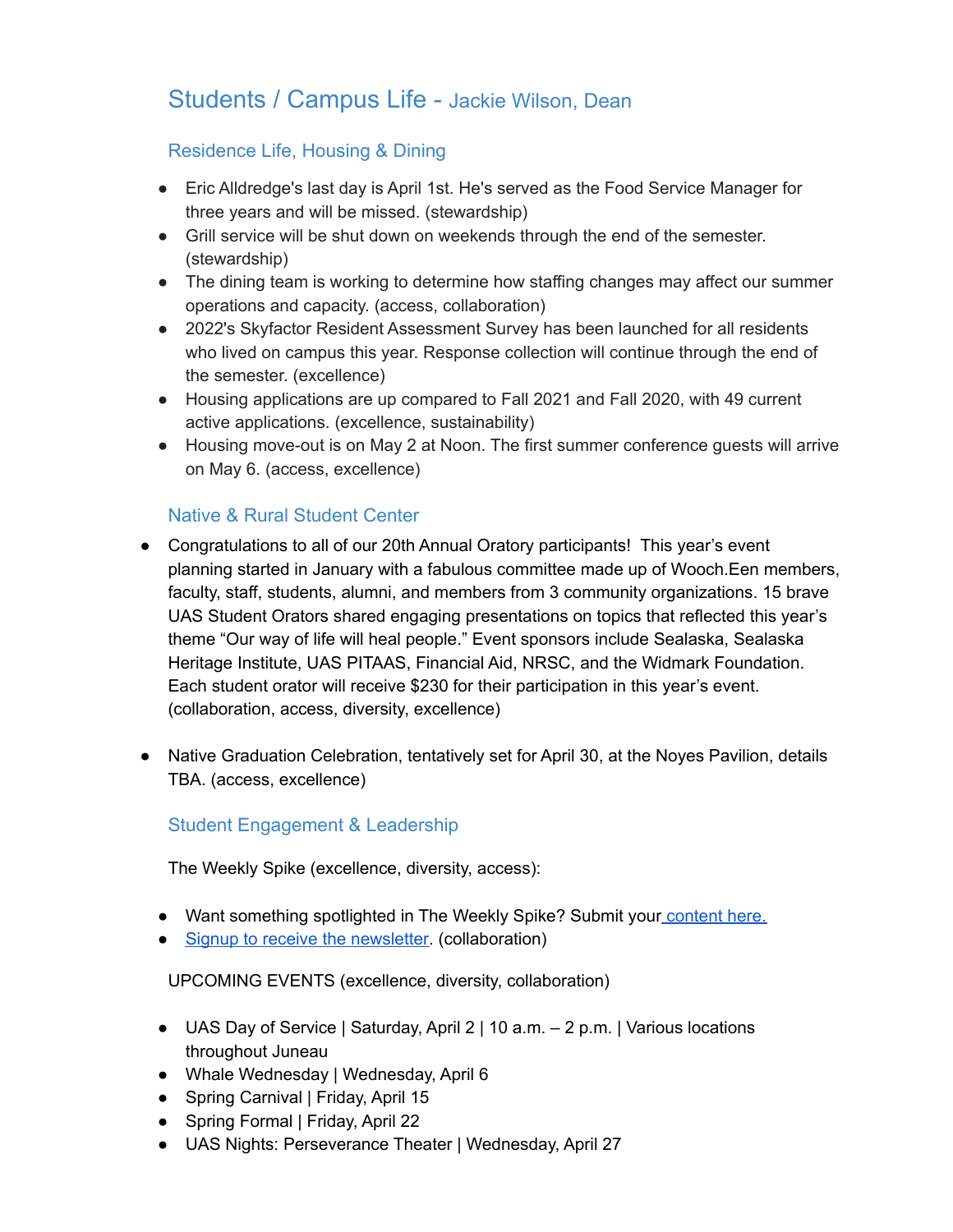● Karaoke | Thursday, April 28

ENGAGEMENT BY THE NUMBERS (excellence)

- Since January, we've engaged nearly 317 students with 16 events. This number reflects as a department SE&L.
- We have nearly 1300 subscribers to The Weekly Spike, with an average open rate of 44%.

WHALESONG (stewardship, collaboration)

● Pickup your Whalesong on April 21. Last Whalesong of the semester.

SGUAS-JC (excellence, collaboration, stewardship)

● SGUAS-JC elections are happening April 11 - 13.

### Disability Services, Health Clinic & Counseling

- DS Training offered: *From Telecommute to Telecommunity: Pushing for institutional change*: April 22, 2022 10-11 am Pacific/1-2 pm Eastern [Register](https://washington.zoom.us/meeting/register/tJUuc-itqj0qHtx05zRiThNGpmzvhsGw1lYo) via Zoom. (access, excellence, diversity)
- The Health clinic had 84 student visits so far this semester. Students can access services either by phone or in-person. (access, diversity)
- Rapid COVID tests are available at the SRC front desk. (excellence)
- The clinic closes for the summer on May 13th. (stewardship)
- Counseling continues a monthly whale song article and this month's topic was returning from spring break and finishing strong academically as we finish the semester. (diversity)
- Counseling will be actively involved with Sexual Assault Awareness month sponsored by UAS Title IX office including screenings of *The Hunting Ground* and the clothesline project. (access, diversity, collaboration)
- Counseling is an active part of the UAS Care Team by following up on reports from faculty and staff on students of concern. Faculty and Staff please be reminded there is a form on the counseling website that can be used to identify a student of concern to the Care Team (excellence, access, diversity, collaboration): <https://uas.alaska.edu/dean-of-students/careteam/index.html>

### Recreation Center

- Ironman staff will be on campus for their last visit prior to the event on April 11th-17th. (excellence, stewardship)
- The weight room project is well under way with rubber flooring secured, weights out to bid, with strength machines to follow. The weight room will be off line following Commencement till the start of the Fall semester. (access, diversity, stewardship)
- The REC Center has several sensors on demo from Verkada, our current security cameras. These sensors came at the request of Ryan Sand and includes environmental sensors, moisture sensors, panic buttons, door sensors and cameras. (access)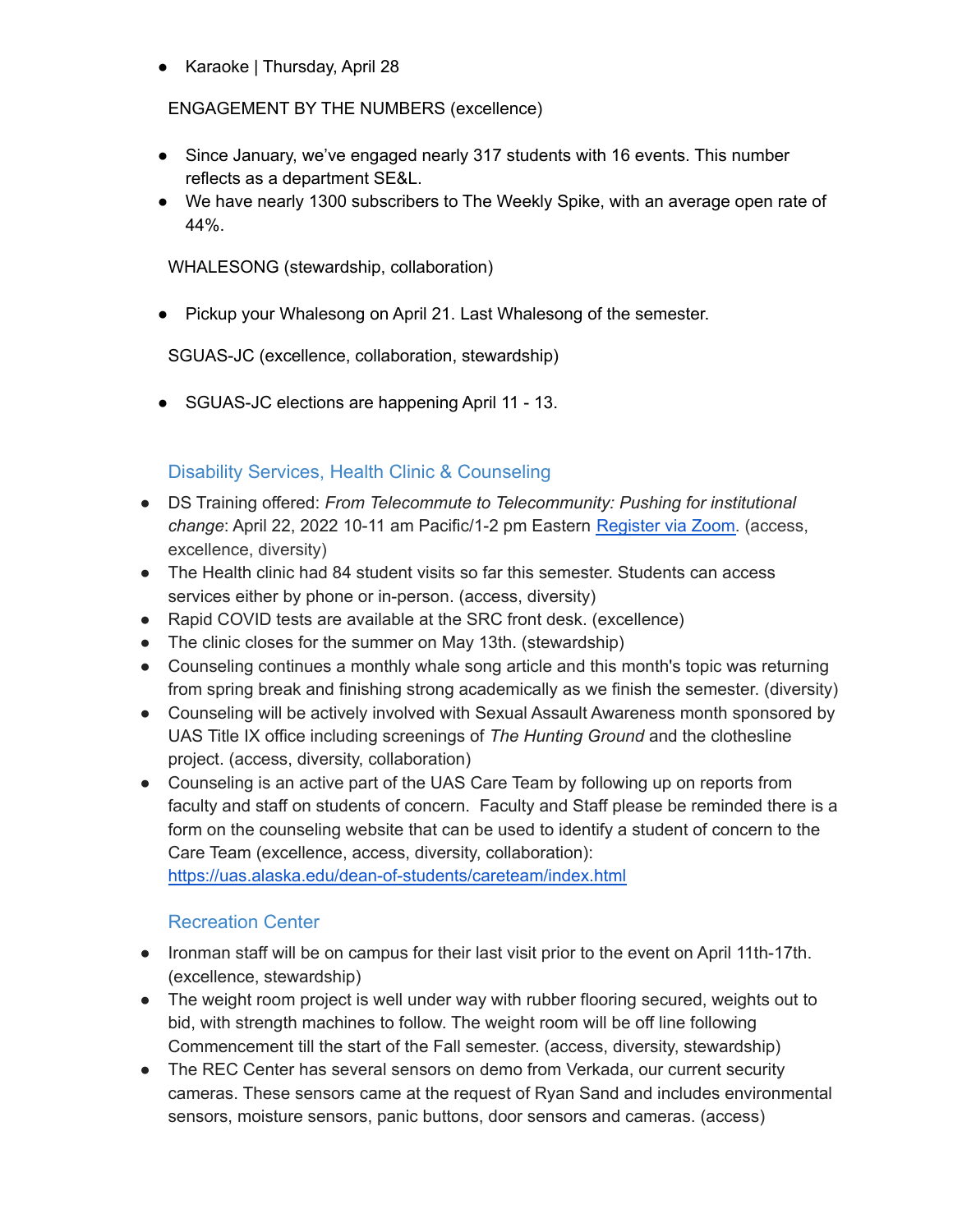- Starting this summer our guest pass will be going up to \$10. The current \$5 pass has not been adjusted since the building's opening. The three guests per member will also be going down to two. (excellence, stewardship)
- The REC Center has been chosen as the venue for this year's Safe Grad party on May 29th. Last year's After Grad was held at Eaglecrest but by parent's popular demand it has returned to UAS. This event introduces many new students to UAS from both JDHS and TMHS. (excellence, collaboration, access, diversity)

**\_\_\_\_\_\_\_\_\_\_\_\_\_\_\_\_\_\_\_\_\_\_\_\_\_\_\_\_\_\_\_\_\_\_\_\_\_\_\_\_\_\_\_\_\_\_\_\_\_\_\_\_\_\_\_\_\_\_\_\_\_\_\_\_\_\_\_\_\_\_\_\_\_\_\_\_**

# School of Arts & Sciences

Carin Silkaitis, Dean

Hello everyone! For my personal additions this month, I am happy to report that my home in Chicago is SOLD. We closed on our home last week, and now we are just waiting for the builder to finish our home in Juneau. Very exciting. Here are my activities for this month:

- I am writing to you from Sitka! I flew to Sitka on Monday morning and began meetings with the faculty. I am enjoying those conversations tremendously and will bring back many thoughts and ideas when I return to Juneau. (Excellence, Diversity, Access, Stewardship, Sustainability, Collaboration)
- One of the other reasons I am in Sitka is the Heritage and Cultural Tourism Conference. I can happily report that after Day 1 of the Conference - I am meeting with great people and learning a lot. I have made some excellent connections, and I'm hoping to bring a few of those folks to UAS to partner with us in future endeavors. Stay tuned! (Excellence, Collaboration, Sustainability, Diversity)
- Mike Navarro and I will embark on a recruiting trip to Peninsula College on April 4th to revive our articulation agreements and work on increasing the number of transfer students who come to UAS. In addition to updating the agreement for Natural Sciences, we'll work on writing agreements that support students transferring into the BLA and BASS degrees. Peninsula is excited about both of those, along with the new Indigenous Studies BA degree - which will support their large number of Indigenous students. (Excellence, Collaboration, Sustainability, Access, Diversity, Stewardship)
- I am serving on the Strategic Enrollment Task Force, and we've been meeting on a regular basis - coming up with new strategies to improve enrollment. (Collaboration, Sustainability)
- I am also serving on the new Retention Committee which just had its first meeting. I am looking forward to sharing my ideas around retention (particularly first year retention strategies). (Collaboration, Sustainability, Access)
- I continue to serve on the DEICS committee. We met last week, and I am enjoying those conversations. (Diversity, Collaboration, Access)

### ACRC

● Megan Behnke rejoined ACRC this month as a postdoctoral researcher funded through the Coastal Margins Research Network over five years after first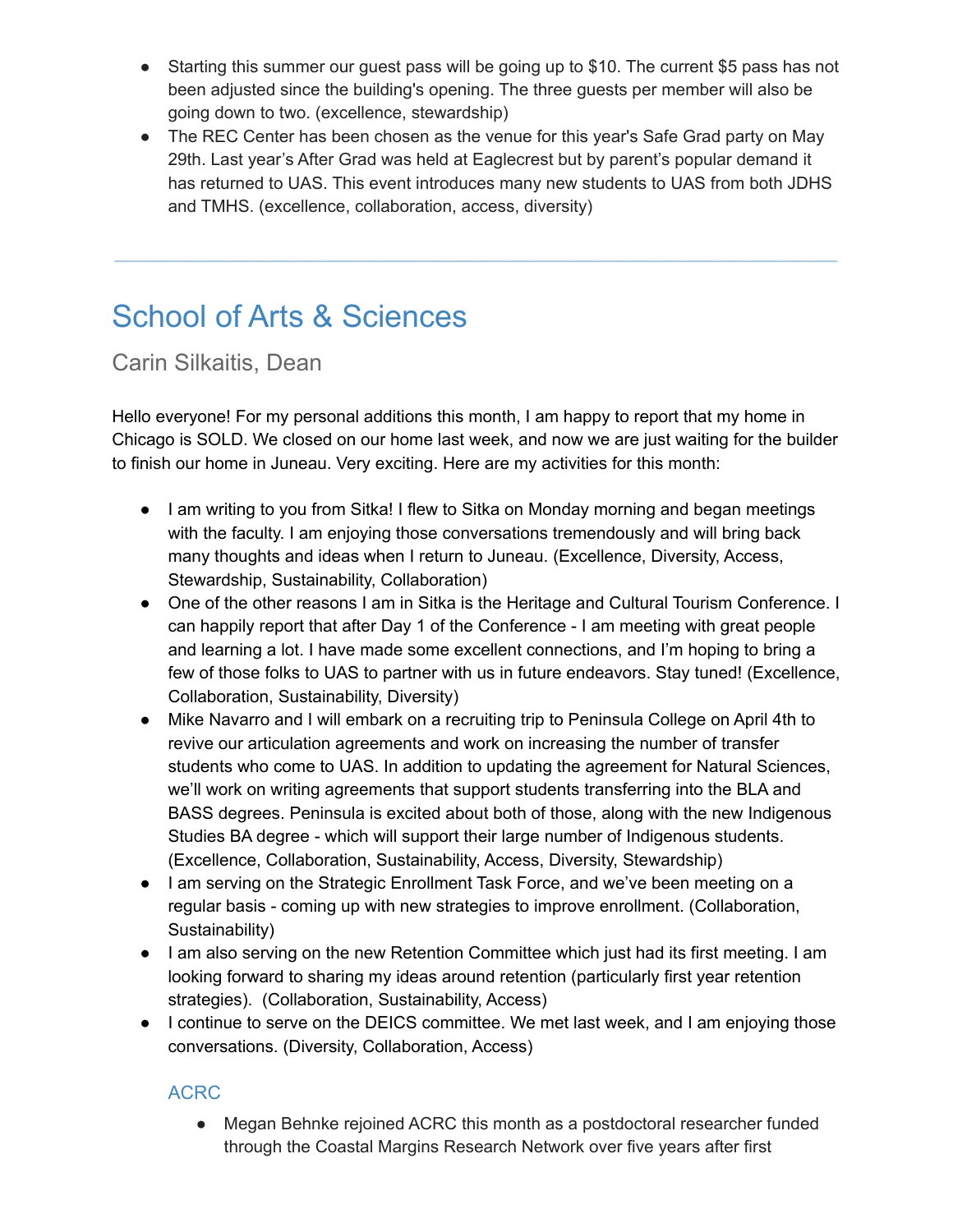engaging with ACRC as a research technician. After defending her thesis and receiving her PhD from Florida State University in February 2022, Behnke will continue her research at ACRC studying carbon as it "wakes up" in warming ecosystems and quantifying particulate organic carbon delivered to rivers from glacial, forest, and wetland environments in the Pacific Coastal Temperate Rainforest. (Excellence, Collaboration, Sustainability)

● Leah Gregg attended the National Council on University Research Administrator's (NCURA) Financial Research Administration Conference in New Orleans, LA March 14-15. She received a travel award from NCURA to help offset the cost of attendance. Leah acquired a greater understanding of how other institutions perform departmental research administration. (Excellence, Collaboration, Stewardship)

#### Natural Sciences

- Jason Amundson published a paper that used seismic data from Lemon Creek Glacier to observe subglacial water flow. Labedz, C.R., T.C. Bartholomaus, J.M. Amundson, F. Gimbert, M.S. Karplus, V.C. Tsai, and S.A. Veitch, 2022. Seismic mapping of subglacial hydrology reveals previously undetected pressurization event, *J. Geophys. Res. Earth Surf.*, 127, e2021JF006406, [https://doi.](https://doi.org/10.1029/2021JF006406) [org/10.1029/2021JF006406](https://doi.org/10.1029/2021JF006406). (Excellence, Collaboration, Sustainability)
- Konrad Meister published a paper on natural anti-icing in Antarctic Scallops. https://www.nature.com/articles/s42003-022-03023-6 The study was highlighted in several news outlets worldwide e.g. <https://www.eurekalert.org/news-releases/945259> (Excellence, Sustainability, Collaboration)
- A paper submitted by Joshua Walsh (UAS Mathematics major to graduate in May 2022), along with his team members Zury Bethzab Marroquin (Scripps College) and Trenton Wesley (Harvey Mudd College), was accepted for publication by *Spora*, a Journal of Biomathematics for undergraduates. Work for the project leading to this expository paper, titled *Clustering for the Neophyte: An R Shiny App for Self-Organizing Maps*, began at the 2021 Summer *Cross-institutional Undergraduate Research Experience* (CURE) workshop. This annual workshop for undergraduates is sponsored by the *Center for Collaborative Studies in Mathematical Biology* of Illinois State University and the *Intercollegiate Biomathematics Alliance* (IBA), of which UAS is an institutional member. Josh and his team also presented a poster of their work at the *2021 International Symposium of Biomathematics, Ecology, Education and Research* (BEER). (Excellence, Collaboration, Stewardship, Sustainability, Access)
- Julie Schram will be the April Scientist in Residence at the Sitka Sound Science Center. Link to the press release: <https://sitkascience.org/press-release-november-2021/>. As part of this, Julie will be giving a presentation for the Sitka Natural History Seminar Series (April 21ist) on some of her work on Antarctic organismal responses to ocean acidification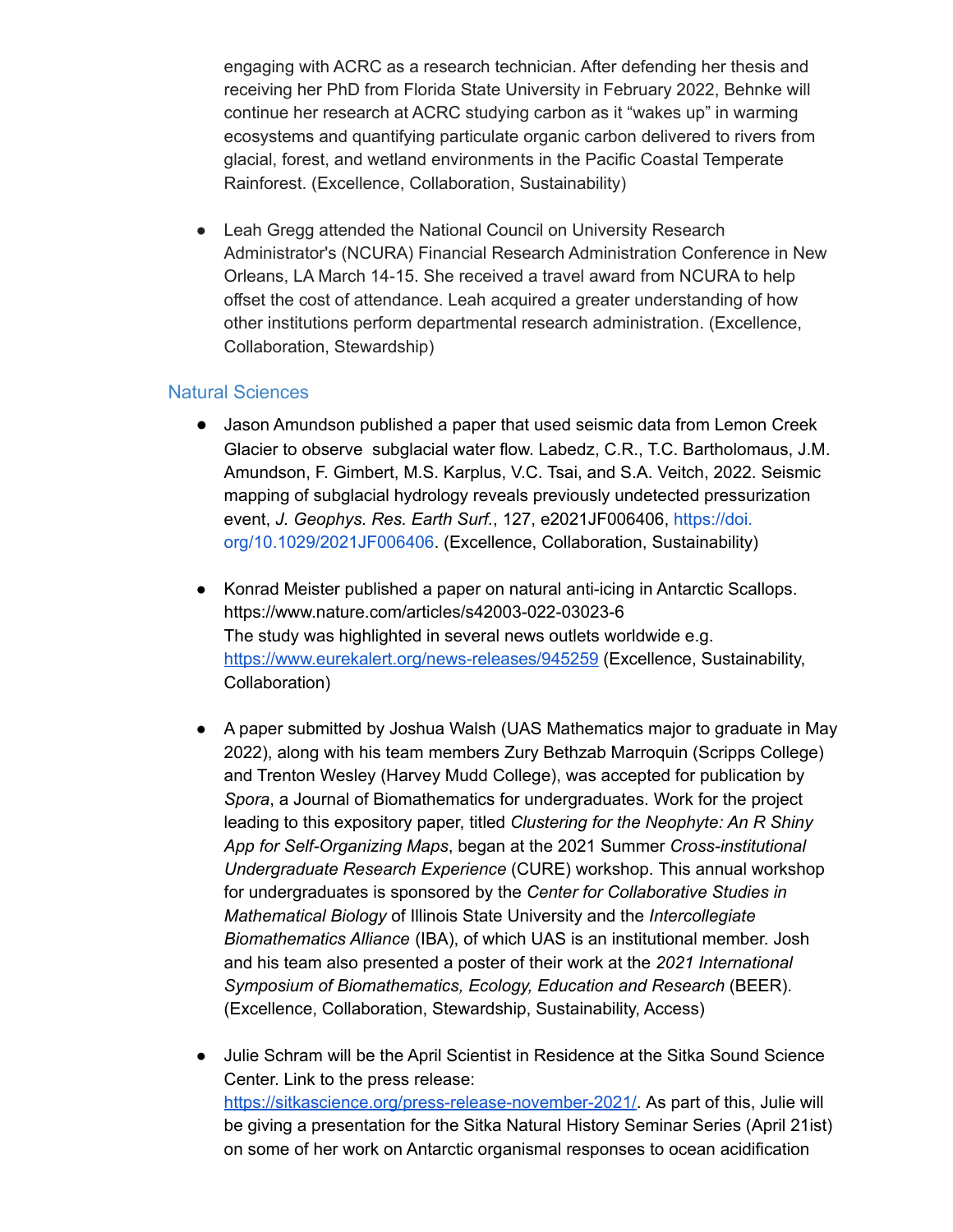and warming. For more information on this seminar series, please visit [https://www.sitkanature.org/sitka-natural-history-seminar-series/.](https://www.sitkanature.org/sitka-natural-history-seminar-series/) (Excellence, Collaboration, Access, Stewardship, Sustainability)

#### Business & Public Administration

● Nothing new to report

#### Social Sciences

● Nothing new to report

#### **Humanities**

- Shaelene Moler, UAS English major and *Tidal Echoes* editor has some big news! A poem of hers won honorable mention in the UAA/Anchorage Daily News statewide poetry contest. That same poem has also been accepted for publication in the journal *Alaska Women Speak.* (Excellence)
- Emily's chapbook FIST was just published by Minerva Rising Press, a feminist press out of Florida. This book is the culmination of her 2018 Rasmuson Grant. (Excellence, Diversity, Stewardship, Collaboration)

**\_\_\_\_\_\_\_\_\_\_\_\_\_\_\_\_\_\_\_\_\_\_\_\_\_\_\_\_\_\_\_\_\_\_\_\_\_\_\_\_\_\_\_\_\_\_\_\_\_\_\_\_\_\_\_\_\_\_\_\_\_\_\_\_\_\_\_\_\_\_\_\_\_\_\_\_**

# Alaska Native Programs/PITAAS

### Ronalda Cadiente Brown, Associate Vice Chancellor

- Provided welcome to the NRSC Oratory 2022 event. Collaboration, diversity
- Provided a welcome to the SHI Culturally Responsive Mini Conference, diversity, collaboration
- Alaska Native Success Initiative Committee meeting (monthly) held on 3.14, meetings with ANSI action team leads (Brower, Yatchmeneff, Stern), collaboration, diversity
- ANSI Session with UA Advancement Council, stewardship, diversity
- ANSI Welcomed Dannielle Carlson as UAS first Alaska Native Retention Specialist, excellence, diversity, collaboration, sustainability, and stewardship.
- ANSI Faculty Alliance Retreat session, invited participant, collaboration
- Strategic Enrollment task force member, committee member, sustainability, diversity
- Meetings with Sealaska Heritage Institute (SHI) on grant planning, collaboration, diversity
- Attended SHI Educator Open House, collaboration, diversity
- Attended the Alaska Native Studies Council (ANSC) and Chancellor's Advisory Committee on Alaska Native Education (CACANE) meetings collaboration, diversity

**\_\_\_\_\_\_\_\_\_\_\_\_\_\_\_\_\_\_\_\_\_\_\_\_\_\_\_\_\_\_\_\_\_\_\_\_\_\_\_\_\_\_\_\_\_\_\_\_\_\_\_\_\_\_\_\_\_\_\_\_\_\_\_\_\_\_\_\_\_\_\_\_\_\_\_\_**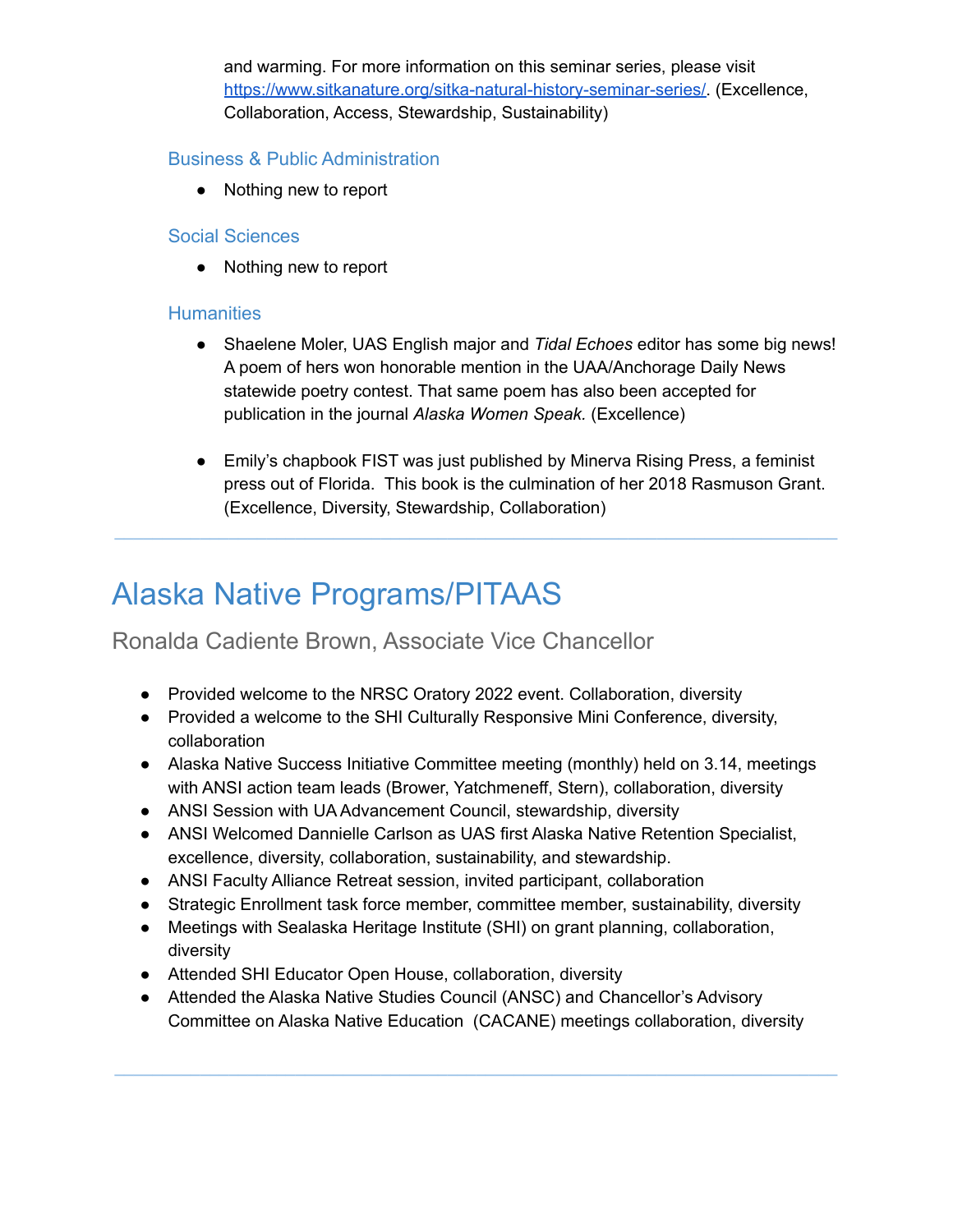# Public Information Office

### Keni Campbell

*(PIO Activities and Events = Access, Collaboration, Stewardship)*

### COMMENCEMENT

Graduation information for all 3 campuses can be found [here.](https://uas.alaska.edu/registrar/graduation/index.html) Regent John Davies, Chancellor Carey, Provost Haavig and Registrar Trisha Lee will be traveling to Ketchikan and Sitka to attend their ceremonies. Regent Scott Jepsen will be attending the Juneau ceremony. UA VP of Academic Affairs, Dr. Paul Layer, will also join us at all three.

#### **Juneau**

We will be putting out a request for helpers soon. We are having students register themselves using Eventbrite. Each student can have up to 4 guests. The ceremony will also be live streamed on Youtube. We are also including graduates from 2020 and 2021. Each ceremony is 1 hour 15 minutes, and in between we will reset the room and sanitize for COVID mitigation. Regents John Davies and Scott Jepsen, as well as Student Regent Kali Spencer will be joining us at the ceremony. We will also be honoring Beth Kerttula with an Honorary Doctor of Laws degree during the first ceremony. Here is our schedule:

Sunday, May 1: 10:00 AM - Ceremony #1 - Education, Business & Public Administration 12:15 PM - Ceremony #2 - Natural Sciences and Career/Tech Ed 2:30 PM - Ceremony #3 - Humanities, Social Sciences, AA, and BLA All commencement plans are subject to change at any time due to health concerns.

#### **Ketchikan**:

UAS Ketchikan honors 2021-2022 graduates with an in-person commencement ceremony on Saturday, April 30, 2022 at 2 p.m. to celebrate our graduates. The event will be held at the Ted Ferry Civic Center. Contact Tessa [Nelson](https://uas.alaska.edu/dir/trnelson4.html) with questions or concerns about graduation or the Ketchikan commencement. Ketchikan will be honoring David Kiffer with an Honorary Doctor of Humane Letters degree.

#### **Sitka:**

Sitka will host a live commencement ceremony this year. We will be reading all the names of students in Sitka degree programs who completed in Summer 2021, Fall 2021, and candidates for Spring 2022. The live ceremony will be April 29, 2022 at 7:00 p.m. at Centennial Hall. Graduates arrive by 6:30 for instructions and Graduation line up. It is recommended due to COVID that graduates invite no more than 2 guests. Sitka will be honoring Dr. Elliott Bruhl with a Meritorious Service Award.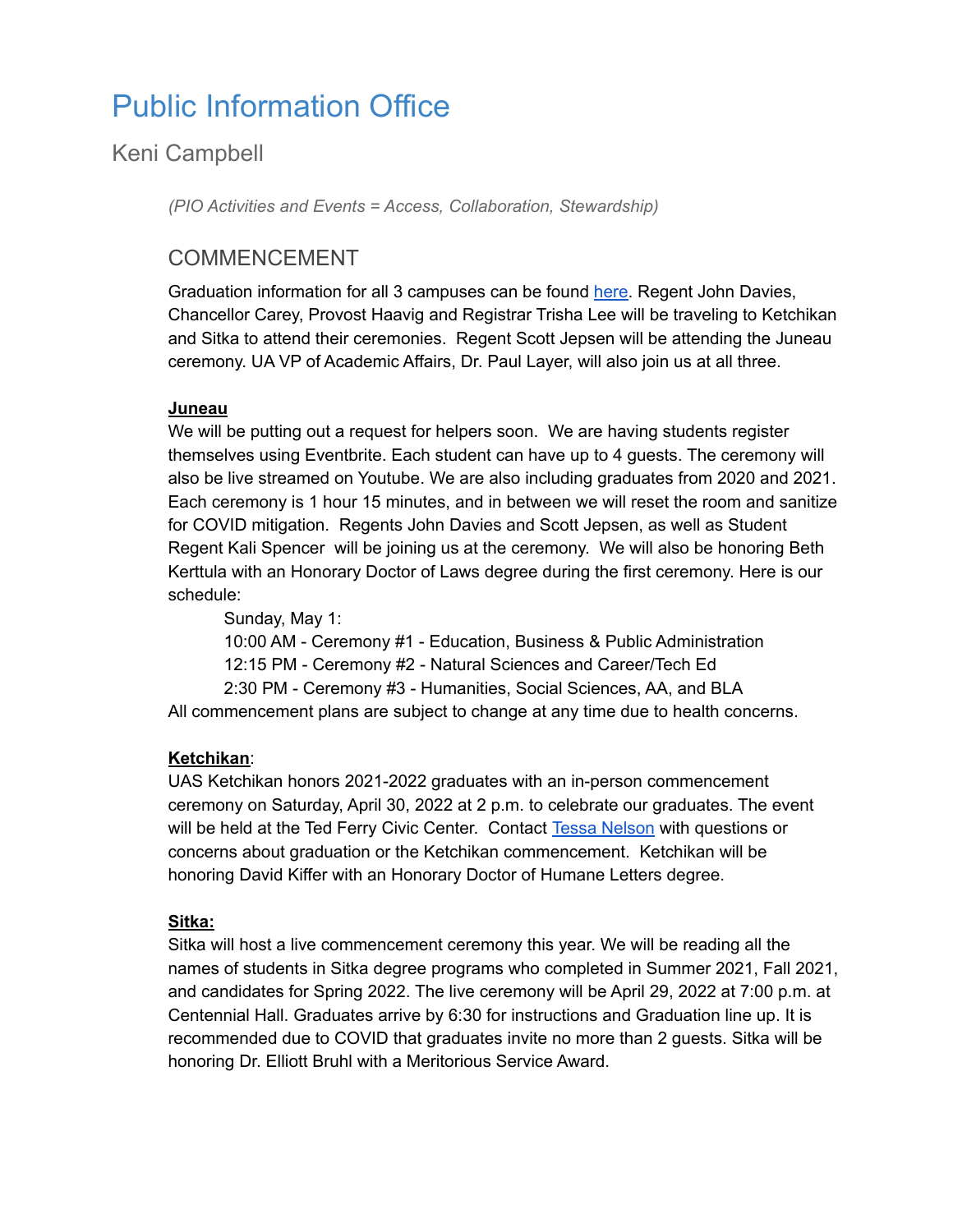RADIO

- KINY on the last Thursday of each month at 8:30 AM we have a regular spot on the program "Capital Chat"
- KTOO on the third Wednesday of each month at 3:00 PM we have a regular spot on the program "Juneau Afternoon"
- $\bullet$  Need to get on the radio on a different day? I can help you connect with the radio stations to be a guest on one of their programs at other times if you would like to promote something you are working on
- Additionally, every Monday morning at 7:25 AM, Chancellor Carey has a brief interview on KINY's Community Connection. The campus calendar is a great resource for content for this - make sure your entries are up to date!

#### **Recent UAS guests:**

KTOO's A Juneau Afternoon program:

- March 16, 2022: UAS [Receives](https://www.ktoo.org/2022/03/17/uas-receives-gold-award-status-for-its-military-friendly-programs/) Gold Award Status for Military Friendly [Programs](https://www.ktoo.org/2022/03/17/uas-receives-gold-award-status-for-its-military-friendly-programs/) - Deb Rydman, UAS Career Services, with special guest graduate Emily Klosterman
- March 30, 2022: Tidal [Echoes](https://www.ktoo.org/2022/03/31/nami-juneau-offers-mental-health-program-to-build-family-support-2022-edition-of-tidal-echoes-published-discover-southeasts-summer-programs-2022-03-30-tidal-echoes-a-literary-journal-with-18-years-of/) Shaelene Moler, Junior Editor

# **PRESS RELEASES**

You can send ideas and materials for press releases through our internal form [here](https://docs.google.com/forms/d/e/1FAIpQLScm2nXsQkCHUncAHElCYH5NM8Zd0uuhPTJAoe9Ld3rH7eqU0g/viewform). You can submit full write-ups, photos, or even just some bullet points to get me started. Quotes and photos are always great things to enhance our releases and make them more likely to get picked up. Help us tell your story! All press releases from current times going back to 2007 are posted on the site [uas.alaska.edu/about/press-releases/](https://www.uas.alaska.edu/about/press-releases/) The most recent press [releases](https://uas.alaska.edu/about/press-releases/index.html) are:

- Dannielle Carlson hired as UAS Alaska Native Student Success [Specialist](https://uas.alaska.edu/about/press-releases/2022/220321-native-success-specialist.html)
- University of Alaska [Southeast](https://uas.alaska.edu/about/press-releases/2022/220321-Maren-Haavig-Provost.html) names Dr. Maren Haavig as Provost
- UAS Egan Library Selected for [Competitive](https://uas.alaska.edu/about/press-releases/2022/220317-cyril-george.html) Federal Humanities Grant
- UAS [Designated](https://uas.alaska.edu/about/press-releases/2022/220308-military-friendly.html) as 2022-2023 Military Friendly School Gold Status

### **EVENING AT EGAN**

- Fall event only but please send me any ideas you have for Fall 2022.
- These will take place every 2 weeks between September and November.
- Not sure what format will be yet possibly a hybrid between in-person and virtual.
- Share your ideas for speakers [here](https://forms.gle/LkV7paamvJBNrd8w9)
- all of our past lectures can be found on our [UASoutheast](https://www.youtube.com/playlist?list=PLAsez5OFib-TzdRMKBDD3ob_d38ghhcO_) Youtube channel.

**\_\_\_\_\_\_\_\_\_\_\_\_\_\_\_\_\_\_\_\_\_\_\_\_\_\_\_\_\_\_\_\_\_\_\_\_\_\_\_\_\_\_\_\_\_\_\_\_\_\_\_\_\_\_\_\_\_\_\_\_\_\_\_\_\_\_\_\_\_\_\_\_\_\_\_\_**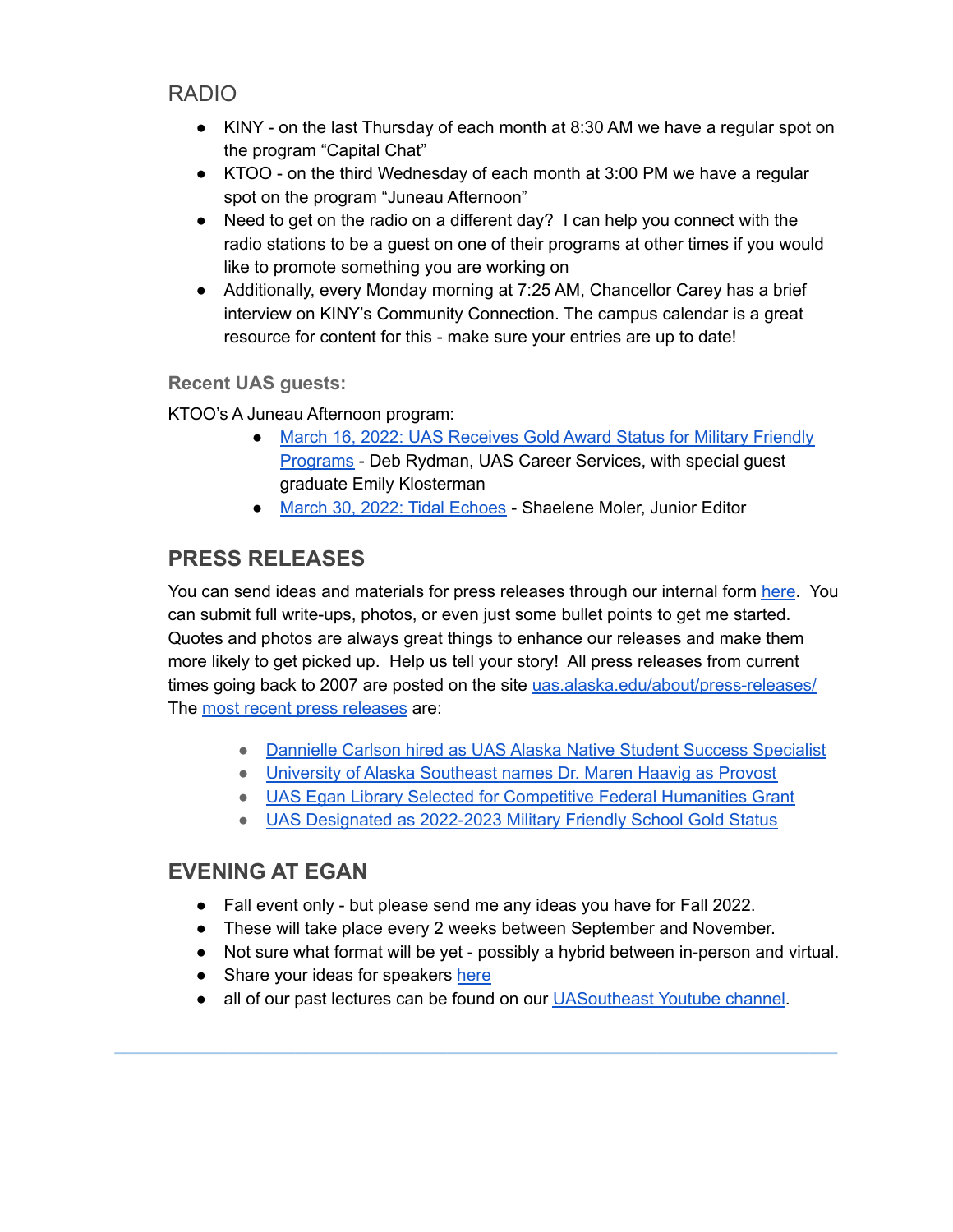# Development & Alumni Relations

Lynne Johnson, Director

- At the last JCAC meeting on March 7, Lynne reported that the Ted Stevens Foundation is renewing its 5-year support of the legislative internship program, committing to \$50k per year outright, with \$10k of that being raised through a match.
- The alumni association is sponsoring a talk by two science faculty, with a date to be announced in April, on monitoring environmental change in Juneau.
- UAS Alumni & Friends will be part of the alumni group for a Mariners game on June 11 in Seattle.
- Join the UAS Alumni & Friends [Association](https://uas.alaska.edu/alumni/join-us.html) it's about connections, impact, and membership. Whether you are an alumni or a friend of UAS and want to contribute to changing lives in a meaningful and engaging way.

**\_\_\_\_\_\_\_\_\_\_\_\_\_\_\_\_\_\_\_\_\_\_\_\_\_\_\_\_\_\_\_\_\_\_\_\_\_\_\_\_\_\_\_\_\_\_\_\_\_\_\_\_\_\_\_\_\_\_\_\_\_\_\_\_\_\_\_\_\_\_\_\_\_\_\_\_**

# Egan Library

Elise Tomlinson, Dean

The Egan Library has been selected as one of 200 libraries nationwide for the American Library Association's American Rescue Plan: Humanities Grants for Libraries opportunity, an emergency relief program to assist libraries that have been adversely affected by the pandemic. American Rescue Plan: Humanities Grants for Libraries is an initiative of the American Library Association (ALA) made possible with funding from the National Endowment for the Humanities (NEH) through the American Rescue Plan Act of 2021. The competitive award comes with a \$10,000 grant that will help the Egan Library and the UAS Alaska Native Languages and Studies program to convert the Cyril George Indigenous Knowledge Collection to an Indigenous knowledge organization system. Read more [about](https://uas.alaska.edu/about/press-releases/2022/220317-cyril-george.html) it here.

**\_\_\_\_\_\_\_\_\_\_\_\_\_\_\_\_\_\_\_\_\_\_\_\_\_\_\_\_\_\_\_\_\_\_\_\_\_\_\_\_\_\_\_\_\_\_\_\_\_\_\_\_\_\_\_\_\_\_\_\_\_\_\_\_\_\_\_\_\_\_\_\_\_\_\_\_**

# Ketchikan

# Dr. Priscilla Schulte, Campus Director

- The UAS Maritime Training Center is very busy with training employees for the Alaska Marine Highway. Full Bridge simulator is also being used by Sea Pilots, US Coast Guard, and Alaska Marine Highway. (excellence, diversity, access, collaboration)
- Jessica Driscoll, Academic Advisor has been working with the Ketchikan high schools on dual enrollment classes and a UAS admissions workshop. (excellence, diversity, access, collaboration)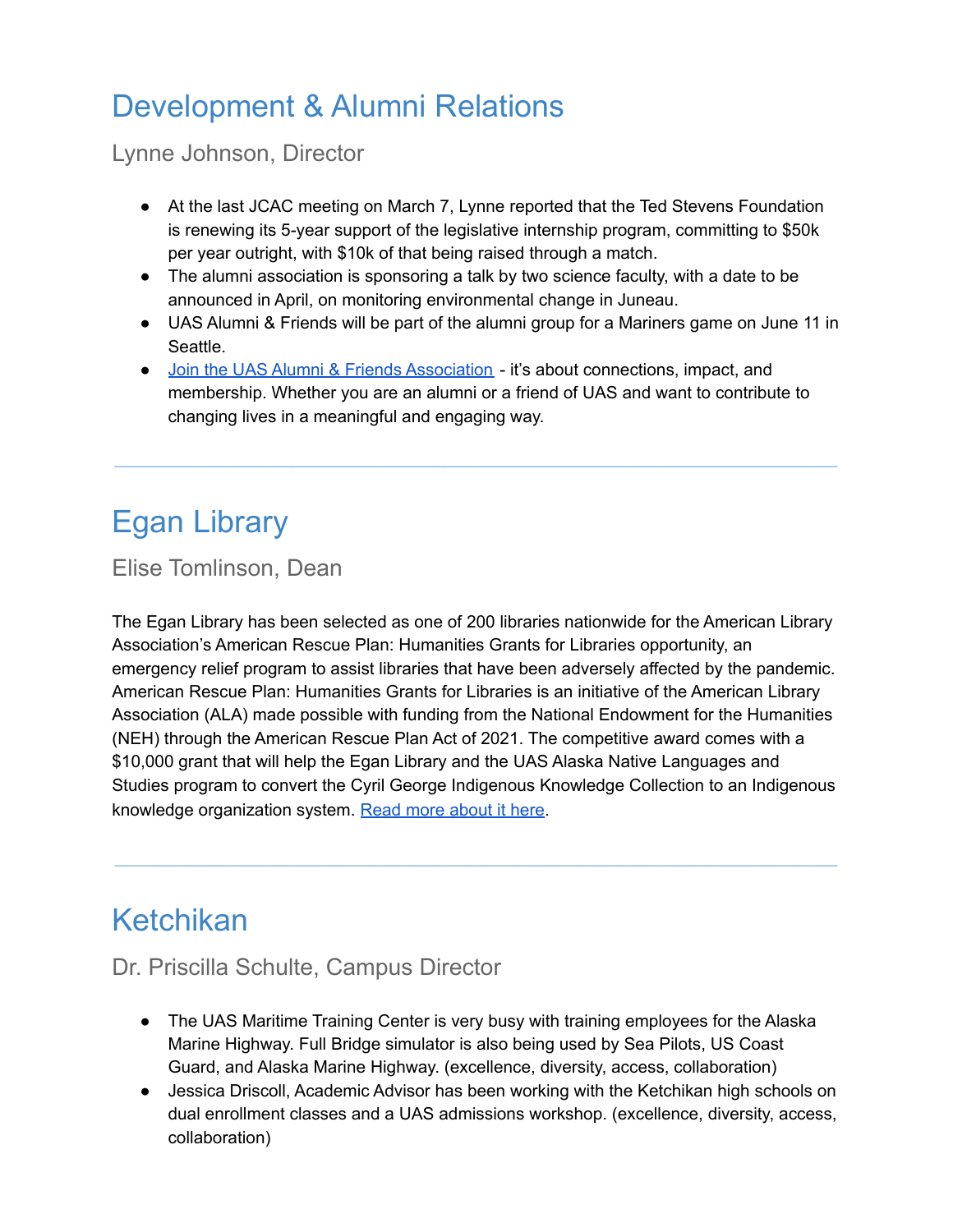- The Ketchikan Campus Library is hosting Ask UAS on March 31st with Gary Freitag talking about local fisheries, invasive species and changes due to the effects of climate change. (excellence, access, collaboration, sustainability, and stewardship)
- Professors Jen Brown, Priscilla Schulte, Forest Haven and Daniel Monteith were featured as the Plenary Session at the Society for Applied Anthropology on March 23rd in Salt Lake City, Utah. (excellence, diversity, access, collaboration)
- Professor John Radzilowski gave several presentations this year: "Tracking Secondary Migration among Polish and Slovak Immigrants,"Jan. 8, 2022, American Historical Association, New Orleans. "American Polonia and World War I," Polish Lecture Series, Pope St. John Paul II Institute, University of St. Thomas (Houston), Dec. 7 (via zoom). "Forgotten Battlefield? September 1939 and the History of World War II," 14<sup>th</sup> Annual Kosciuszko Chair Conference, Institute of World Politics, Washington, D.C., Nov. 12; available on YouTube: [https://www.youtube.com/watch?v=Lb\\_ksWtUJsg](https://www.youtube.com/watch?v=Lb_ksWtUJsg) Invited panelist: "Clash of Cultures in U.S.: How Will It Affect the World?" conference *Cultural Struggle in the EU: To Adapt or to Fight?* New Direction Foundation [EU Parliament], Warsaw, Poland, Nov. 4 (via zoom) "Poles in the Military Forces of the USA: A Brief Historical Outline," Przystanek Historia IPN, Institute for National Remembrance, Szczecin, Poland, Sept. 16 (via zoom). (excellence, collaboration, diversity)

**\_\_\_\_\_\_\_\_\_\_\_\_\_\_\_\_\_\_\_\_\_\_\_\_\_\_\_\_\_\_\_\_\_\_\_\_\_\_\_\_\_\_\_\_\_\_\_\_\_\_\_\_\_\_\_\_\_\_\_\_\_\_\_\_\_\_\_\_\_\_\_\_\_\_\_\_**

# **Sitka**

# Dr. Paul Kraft, Campus Director

Sitka will host a live commencement ceremony this year, reading all the names of students in Sitka degree programs who completed in Summer 2021, Fall 2021, and candidates for Spring 2022. The live ceremony will be April 29, 2022 at 7:00 p.m. at Centennial Hall. We will also be honoring Dr. Elliott Bruhl with a Meritorious Service Award.

**\_\_\_\_\_\_\_\_\_\_\_\_\_\_\_\_\_\_\_\_\_\_\_\_\_\_\_\_\_\_\_\_\_\_\_\_\_\_\_\_\_\_\_\_\_\_\_\_\_\_\_\_\_\_\_\_\_\_\_\_\_\_\_\_\_\_\_\_\_\_\_\_\_\_\_\_**

# **Facilities**

### Nathan Leigh, Director

We are finally constructing our new science building! After decades of planning for a new science building in our [Master](https://uas.alaska.edu/facilities_services/master-plan.html) Plan, years of design, more years of budget cuts and two years of pandemic, the contractor will start construction on our new building in April 2022. On March 4th, we opened new bids. As we expected, the cost increased substantially due to the delays and the supply chain issues, but it was still within our capacity to fund. On March 25th, the UA Board of Regents met in a special meeting and approved us to proceed with construction. Here is a link to the UA Board [Website](https://www.alaska.edu/bor/agendas/index.php) where you can watch this meeting and download documents that give a detailed history of the project.